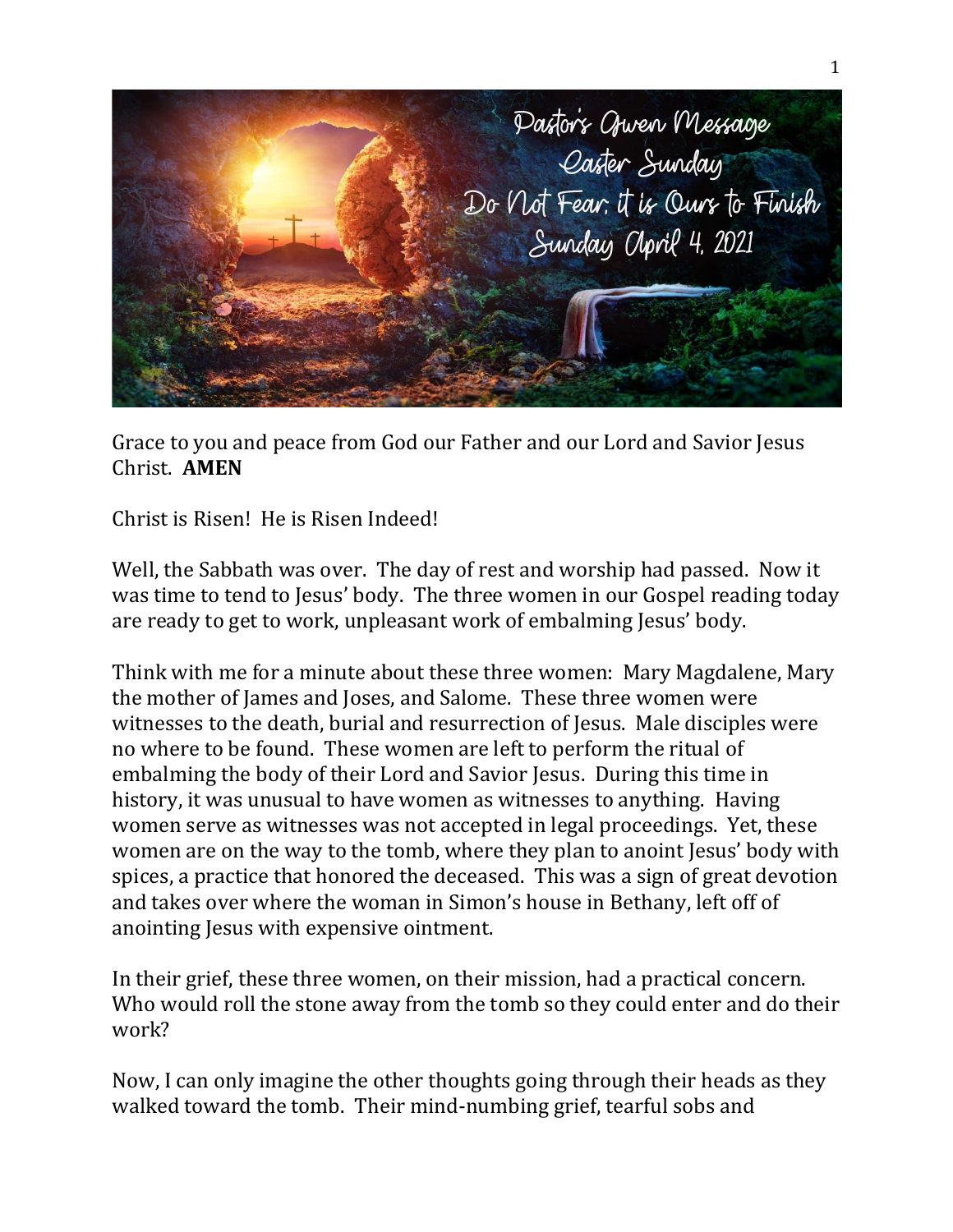questioning hearts were in turmoil within them. If you have ever experienced grief you know that heavy feeling, almost a feeling of disbelief. Eyes raw from crying. Desperate unbelief must have engulfed them. All three of these women thought that Jesus was the One. They believed that He was the one sent from God, the Messiah. Yet, the only question they voice, is quite a practical one. Who will roll the stone away from the tomb?

When they arrived at the tomb, they saw the very big stone already rolled away. Their grief was transformed to surprise. These three women were not ready for what they saw. And we are not told who rolled the stone away. Could this be God's activity? Hmmmmm. Probably in shock, Mary, Mary and Salome enter the tomb. And there sat another surprise. A young man dressed in a white robe was sitting on the right side. He spoke to the women. "Do not be alarmed, you are looking for Jesus of Nazareth, who was crucified. He has been raised; he is not here. Look, there is the place they laid him."

Now I don't know about you, but by then I would have been ready to high tale it out of there in a quick hurry. Consider their emotional state, grief stricken, full of fear for sure. They encounter No Body but rather a heavenly being? And they are told not to be afraid. Yeah right? Fear would be a very common response when seeing this man in a white robe.

Some significance to the white robe, white represents several things, all positive. Glory was portrayed when Jesus was in a dazzling white robe at the Transfiguration. Salvation comes in Revelation where white stone is given to everyone who conquers. Purity is seen in the white robes in Revelation that have been washed by the blood of the Lamb. And here the white robe of an angel?

Yet fear takes over, as nothing was as it was supposed to be. The body of Jesus was supposed to be in the tomb. They had witnessed it being placed there. The stone was to be sealing the tomb. They had witnessed that as well. But the body of Jesus was missing. And now they learn from this young man that Jesus' death was not the end. Everything they thought they knew, everything absolute that they have trusted all their lives, turned out to be not true. No wonder they were afraid.

His body was gone. Could it be true that He was raised from the dead? Could it be another miracle, like when Lazarus came out of the tomb alive after several days? If Jesus is alive, death will have control over life any longer.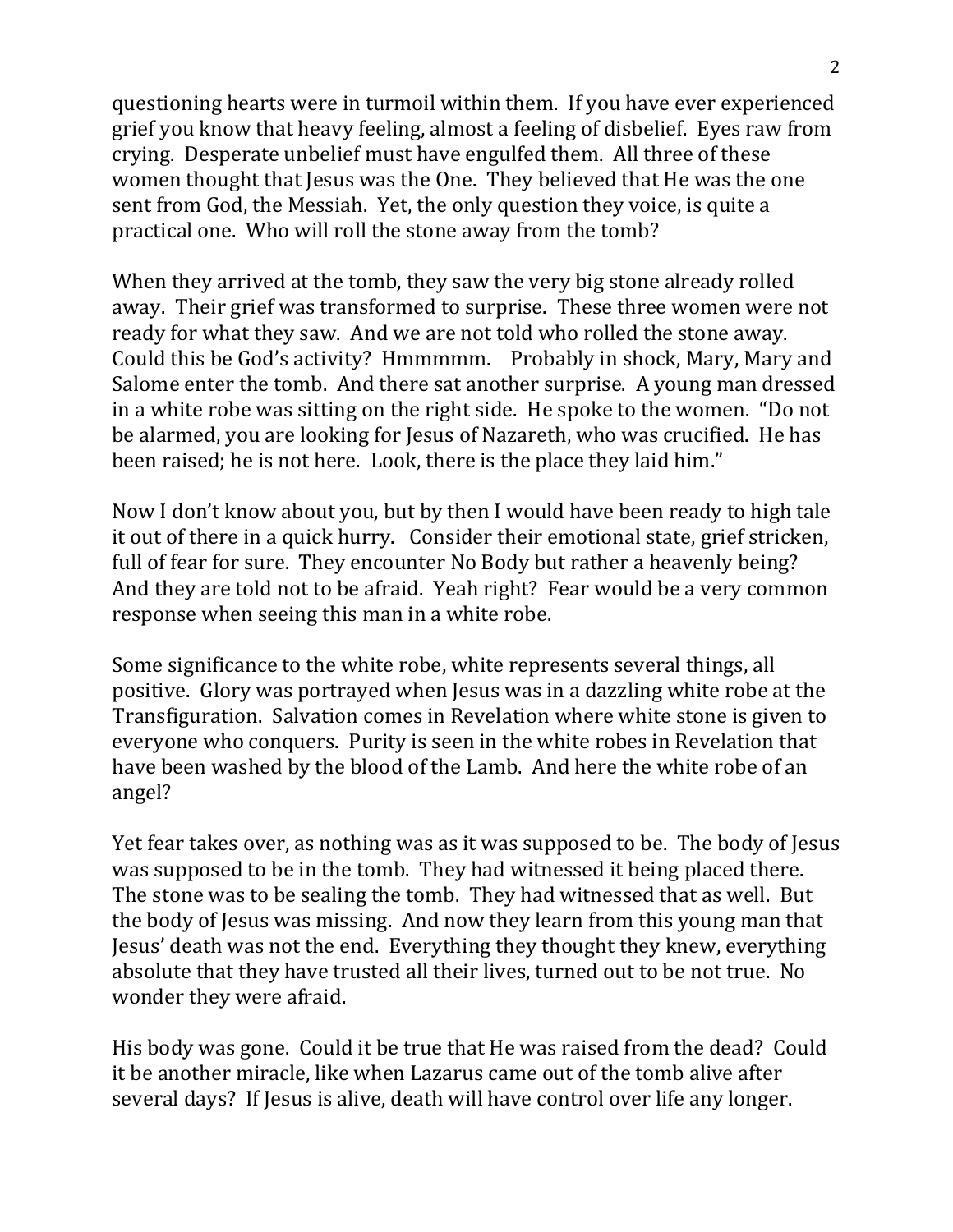Things in their world and ours will never be the same again. Quite unbelievable, so no wonder these three women were afraid.

But do they do as they are told by the young man in white? Not quite, they certainly go, they leave the tomb. In fact our text from Mark tells us that they fled. So they ran away in terror and amazement. Fear had encompassed them, so much that they could not even do as they were commanded. They could not even tell the disciples what they had seen and heard. They were too afraid, too shocked to do anything. And there our story ends. Or does it?

Mary, Mary and Salome were also given the promise that they could see Jesus in Galilee. That was wonderful news, but I am sure that they were too afraid to believe that in the moment. And there our story ends. That is the original end of the Gospel of Mark. Talk about a cliffhanger.

Although most scholars agree that verse 8 is the end of Mark's Gospel, it does not work for most people. And so two alternative endings have been added in our Bibles; a short one and a longer ending. The short ending does not tie things up in a nice bow for us either and so most would prefer the longer ending where Jesus appears to Mary Magdalene, then to the two disciples. Then Jesus commissions the disciples and finally Jesus is taken up to heaven to sit at the right hand of God. Much nicer finish, it feels complete somehow. Certainly more like the story we find in the other Gospels and one that most scholars agree was added later to Mark.

We all know that Jesus' story does not end there even though Mark's Gospel does. With no concrete reason given as to why Mark ends his Gospel with verse 8 should we assume that the rest of the story is obvious? But we need all the help we can get to believe that this man Jesus died and was crucified and rose again, defeating death and the grave.

Well, our three women finally I suspect, went and told someone. They must have or we wouldn't be here to celebrate and worship the Risen Christ this morning. They could not keep quiet. (I know typical women!) Their lives had been changed in that instant with the word's "He has been raised; he is not here." And folks, the story does not end here. It is not the end but rather just the beginning. We are charged with finishing the story ourselves. That is the only way we will be able to believe, the unbelievable. And so I ask you today;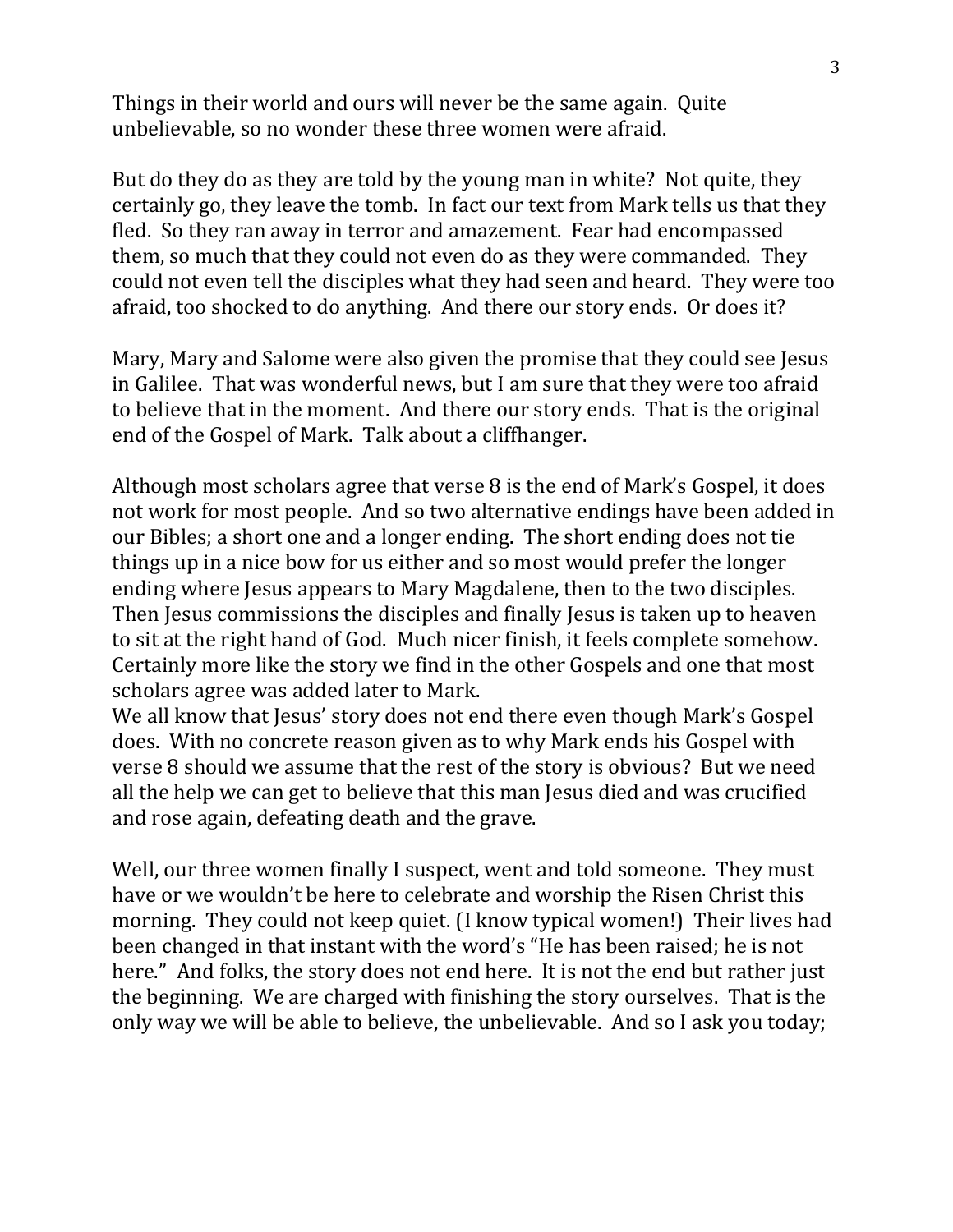What difference does the risen Christ make in your life? Why are you here this morning?

Celebrating the resurrection of Jesus is not about the flowers, as beautiful as they are and as good as they smell. It is not even about the music of Mr. Donner, as beautiful as it is. It is not about the Easter baskets that the bunny hid last night or the wonderful potluck meal we will share in a few minutes. The resurrection of Jesus and the hope that act gives us, shapes our future, if we believe.

We are all human and have our own crosses to bear. We need hope in our lives and so we believe. We know that the only way to have hope is if we place it in the resurrected Christ. That transforming knowledge will calm our fear, take the sting of pain and death away and give us new life. It is true that only a God who loves us so much to send His only Son to died a horrible death on the cross, be buried and then taken to heaven to sit at the right hand of His Father, will give us that joy.

And so to finish this story, we do believe and we know that this story means that we allow the resurrected Christ to enter our lives and give us new lives with God. We are here this morning because the tomb gives us fear and only through belief in the resurrected Jesus can we see the living power of Jesus in our lives and in our world. The resurrected Christ takes up residence in our hearts to change, renew, shape and transform us. The story, His story has not ended, even when the disciples see Jesus alive again and as He is taken to heaven to be with His Father. The story continues in each one of us.

It does not stop at the tomb, but continues to be lived over and over again in my life, in your life and in the lives of people all over this world who believe that death is not the end. There is much more to the story as we live out the ending. Death is not the final word because we have new life in Christ.

So do not be alarmed. Keep looking for Jesus of Nazareth. He has been raised; he is not in the tomb any longer. So, turn from the empty tomb and allow the power of the resurrection to enter your lives and transform them until we are absolutely, positively ready for our gracious, God given eternal rest. Until that